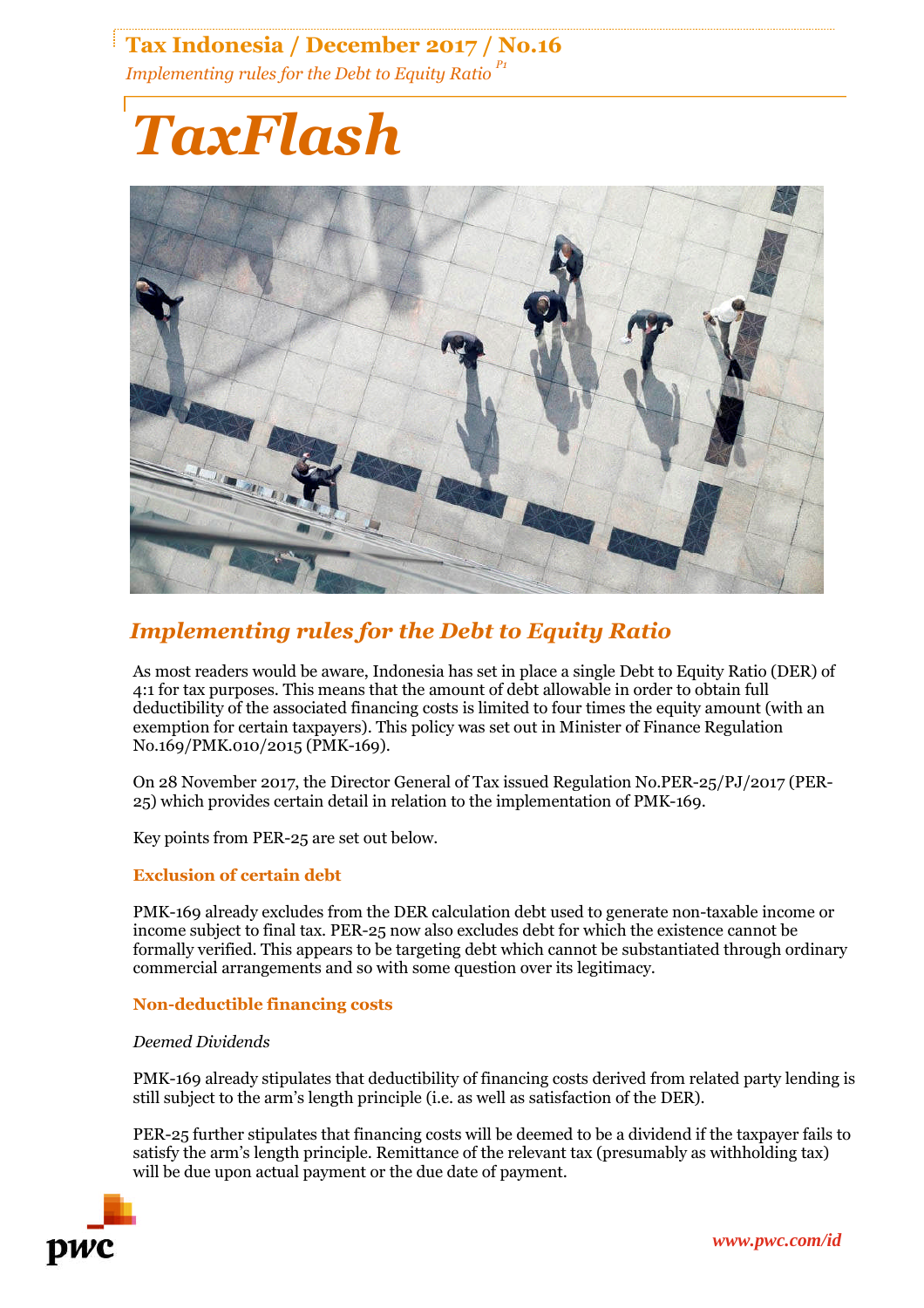### *Capitalised financing costs*

PMK-169 already stipulates that the following financing costs are not deductible:

- a. financing costs to the extend of being connected to debt which exceeds the DER threshold;
- b. related party financing costs to the extend of any failure to meet the arm's length principle;
- c. financing costs of debt used to generate non-taxable income; and
- d. financing costs of debt used to generate income subject to final tax.

PER-25 now clarifies that these provisions apply even where the taxpayer capitalises the financing costs as part of an asset acquisition (i.e. meaning that the relevant depreciation cannot be deducted).

### **Reporting requirement**

PER-25 provides the following standard forms necessary to report DER compliance:

- a. an overall DER calculation; and
- b. a summary of "offshore" loans

Both forms must be attached to the relevant taxpayer's annual Corporate Income Tax Return (CITR) with the CITR treated as incomplete if the taxpayer fails to do so. Further, and specifically for offshore loans, failure to submit the report will result in the automatic non-deductibility of the relevant financing costs.

Both reports are mandatory starting in the 2017 tax year (i.e. for CITRs to be filed by April 2018).

There is however no guidance on taxpayers excluded from DER such as those included in infrastructure projects.